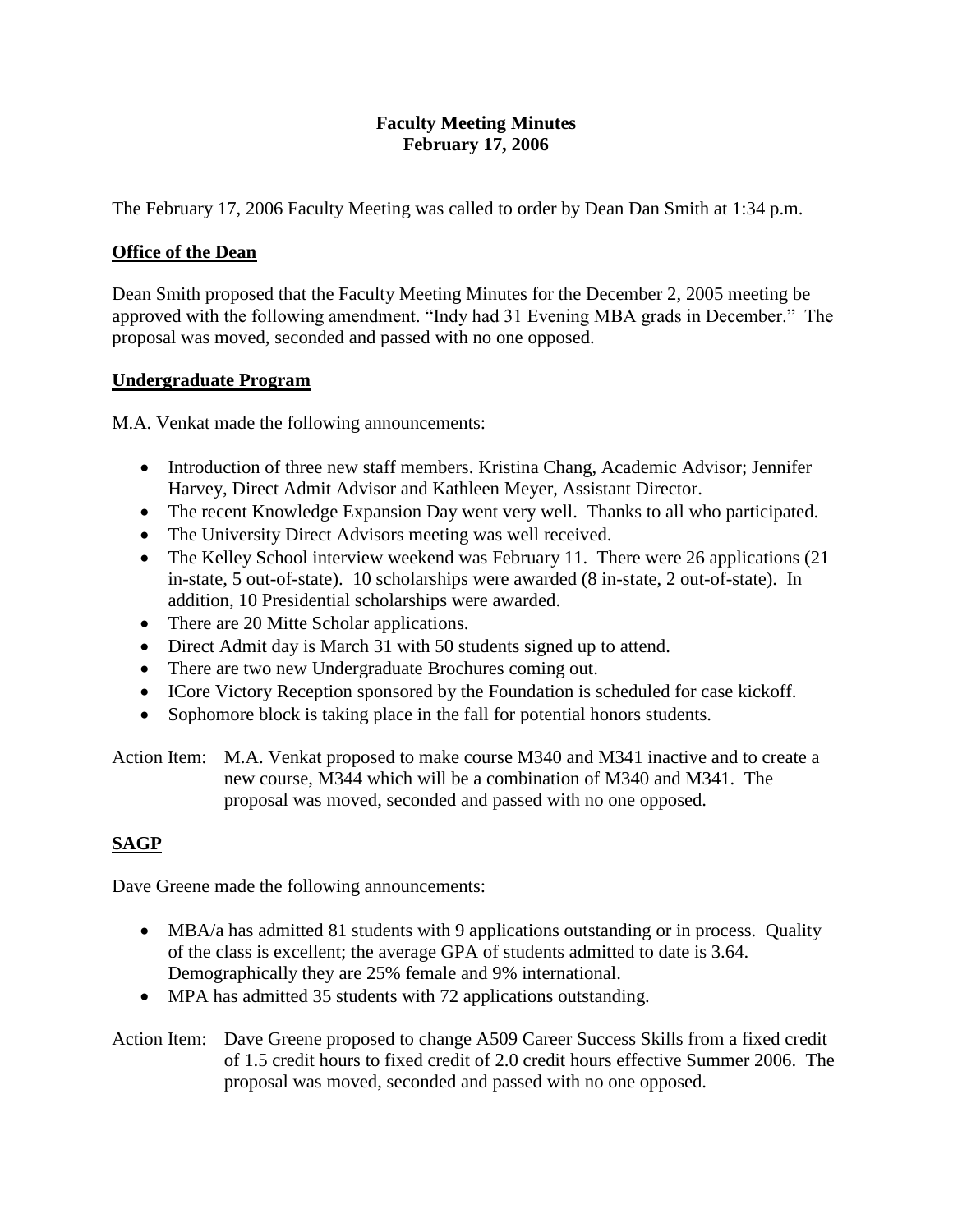Ramesh Venkataraman made the following announcements:

- MSIS has 114 applications and 68 students admitted. The incoming class size is expected to be 55-60 students.
- The majority of students seeking jobs in the US from the graduating class of MSIS students have found positions. Reports indicated the job market is recovering.
- The Emerging Technology Competition sponsored by Target will be March 2.
- The Crowe Chizek Competition with Undergraduate & MSIS students will be in April.

## **MBA Program**

Idie Kesner made the following announcements:

- Two of the four application deadlines for the MBA Program have passed.
- The MBA Program currently has 784 applications. The increase is due to a dramatic rise in international student applications.
- Recent articles have stated the MBA degree is rebounding.
- The MBA Program is working on a new fellowship program entitled the "Dean's Fellowship Program." This would provide full scholarships to highly qualified candidates and would help make Kelley more competitive in the marketplace.
- Things are moving forward for the new 3 year JD/MBA program although we may not see applications until next year due to the late date of final approvals for the program last fall semester.
- The MBA Program is working on new marketing material and the MBA Viewbook.
- Students are doing well in case competitions: #1 in the DuPont case competition; #1 as a wildcard team in the Venture Capital Investment Competition (now going to the regional competition); #1 in the case portion of the Case  $\&$  Race Competition (#8 in skiing portion).
- They have had 6 sessions to reintroduce students to the Kelley Code of Conduct. Please remember to reinforce the Kelley Code of conduct with your students.
- The schedule for the next Academic year is available and has been sent out. If you haven't received it, please contact your Department Chairperson.
- GCS update: 62% of students reporting have accepted job offers; 21% of students reporting have offers but have not accepted them; 17% of reporting students are still seeking jobs. 85 companies have visited campus for full time jobs (vs. 73 last year) and 73 companies have visited campus for summer internships (vs. 83 last year), but it is still early in the internship process and this number is expected to increase.
- Admitted Students weekend is April 7-9. Faculty members are encouraged to attend.

## **Doctoral Program**

Frank Acito made the following announcements:

• They currently have 242 applications compared to 276 last year.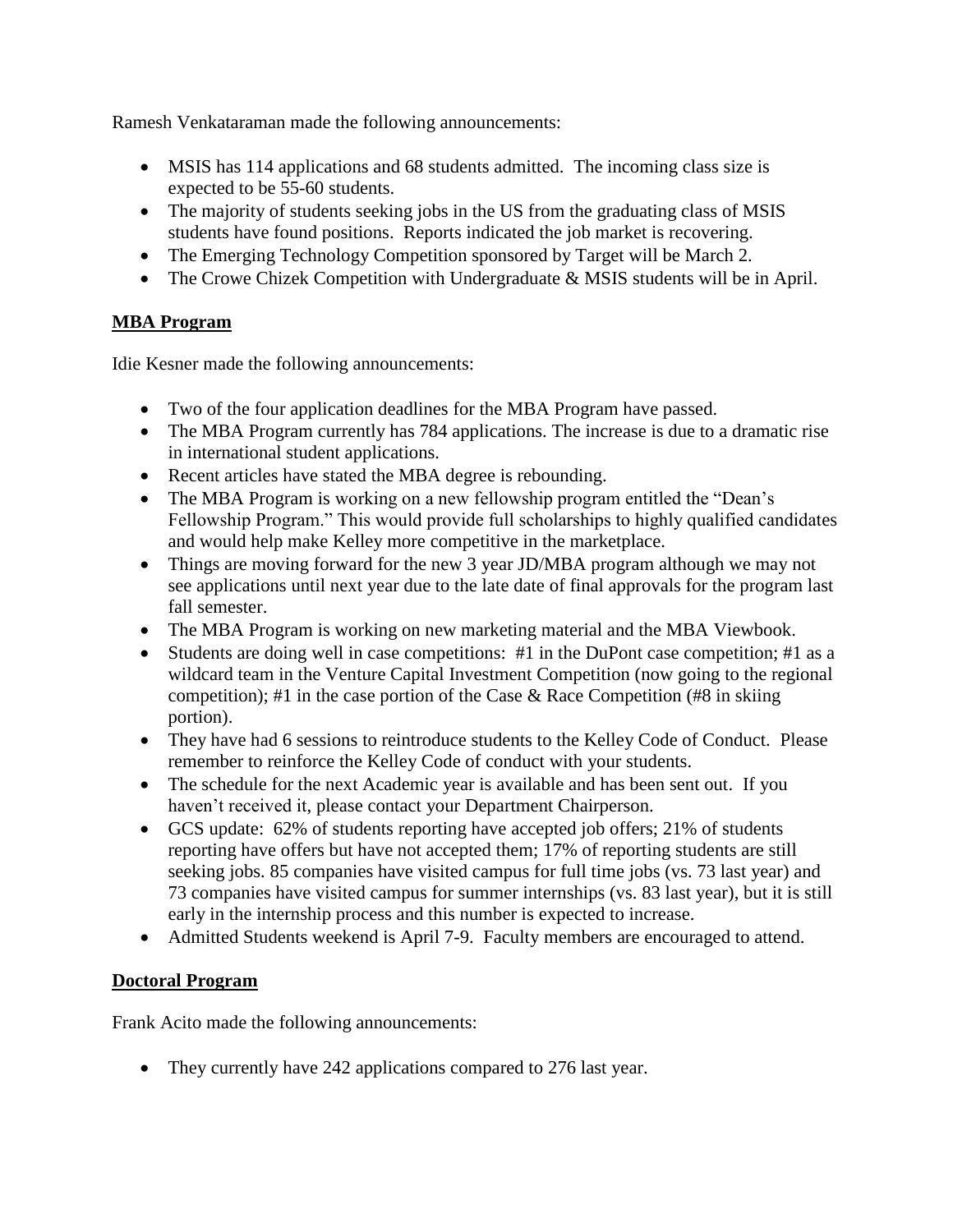- They went to an on-line applications process this year and changed the deadline to early January.
- They have a very high quality applicant pool and they expect to admit 16 students.
- Placement is strong.
- Announced distribution of new fellowship on Life Sciences.

### **Indianapolis**

Roger Schmenner made the following announcements:

- They recently held a joint MBA reception and had a record number of RSVPs (156) and over 100 people showed up.
- They have hired two tenured operations management professors and one clinical professor.
- They have begun the first semester of the 3-semester MBA Enterprise Experience.
- IUPUI Jaguars won the Mid-Continent Conference title. May be the IU team to watch.

## **Kelley Direct**

Rich Magjuka made the following announcements:

- 42 students attended the spring quarter in-residence week. Thanks to all the faculty who attended.
- 60 students will start the KD Public MBA program in March for the spring quarter.

#### **Marketing & Communications**

Anne Auer made the following announcements:

- Due to Margaret Garrison's retirement she has taken on some of the responsibilities from that position (i.e., media calls, press releases, Kelley NewsWire).
- Nancy Spriggs will be handling the Kelley Magazine.
- Some of our recent media hits have been in the Economist, New York Times, Washington Post and on CBNC.
- She would like to continue to elevate faculty research hits. Please send her ideas you are working on.
- They are working on making the media resource guide and faculty expertise more readily available to the press.
- The goal is to have one press release per week.
- We are trying to improve the quality of our photography on the web, press releases, marketing materials; faculty are being contacted to have their headshots taken and their cooperation would be greatly appreciated.